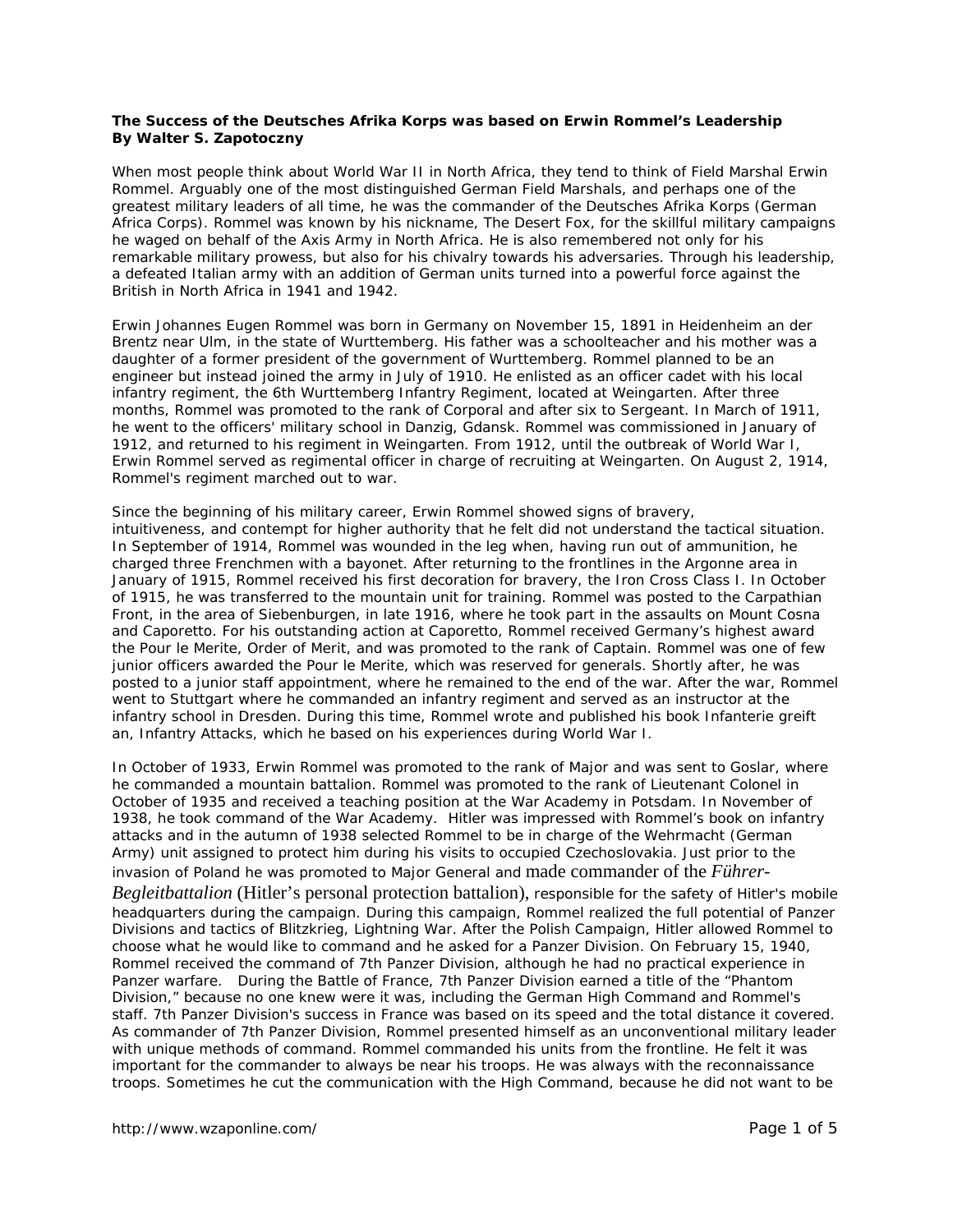disturbed. Rommel believed that the High Command did not know about tank warfare, so he simply cut the communication and explained everything later. Rommel's troops moved faster and farther than any other army in military history, on one day traveling 150 miles. After reaching the English Channel, he turned south and raced along the coast until he reached the Spanish border. After the fall of France, Erwin Rommel worked on his war diary, which described the events of May and June of 1940.

In the wake of the Italian defeats in North Africa in late 1940, Hitler held a special conference with the chiefs of his armed forces. At the conference, it was decided to send a German army formation to Libya (codename Operation Sunflower). In January of 1941, Rommel was promoted to the rank of Lieutenant General and in early February was called to Berlin. In Berlin, Rommel received the command of *Deutsches Afrika Korps* and was ordered to leave for *Tripoli* on February 12th. *Deutsches Afrika Korps* was to consist of two divisions the 5th Light Division and 15th Panzer Division. They were destined for North Africa to aid Germany's Italian ally in their struggle against the British. Rommel found Italians to be demoralized by the defeats inflicted upon them by the British. His relations with Italian commanders left much to be desired. For the sake of diplomacy, Rommel was directed to serve under General Italo Gariboldi, who had succeeded the defeated Marshal Graziani as the Italian commander in North Africa. Strictly speaking, the term *Afrika Korps* refers only to the corps headquarters and its attached units, though many people use it as a name for all the German and Italian units in North Africa.

Rommel's orders from the German High Command were to assume a defensive posture and hold the frontline. Immediately after his arrival at *Tripoli* on February 12, 1941, Rommel began organizing the defense of *Tripolitania*, in Western Libya, and making plans for offensive actions. Within hours of arriving by plane, he was back in the air for a flying reconnaissance of the desert east of the city. Soon after his arrival, Rommel staged an impressive military parade through the street of *Tripoli*. He arranged for each tank secretly to circle back and rejoin the parade, thus bolstering the numbers on display for the benefit of enemy spies. Rommel decided to establish a forward defensive position in the area of *Sirte*, a Libyan village on the costal road about halfway between *Tripoli* and *El Agheila,* the place where the British had halted their advance on the Italians. General Gariboldi was reluctant to risk the Italian troops by moving them 250 miles in the direction of the enemy, but Rommel insisted. "I had already decided, in view of the tenseness of the situation and the sluggishness of the Italian command to take the command at the front into my own hands as soon as possible," he said. The next day two Italian infantry divisions and the Italian *Ariete* Armored Division were on the road to *Sirte*. On February 14, 1941 the first German troops, one reconnaissance and one anti-tank battalion, arrived at *Tripoli*, and left for *Sirte* the next morning. Finding that the British defenses were thin, he quickly defeated the Allied forces at *El Agheila* on March 24. His 3rd Reconnaissance Battalion's tanks and armored cars charged along a 1000-yard front straight toward the town, while vehicles in the rear were instructed to raise dust. Many of the vehicles in the assault were fakes, members of the so-called "cardboard division," but in the clouds of dust raised, they appeared to give the Germans a considerable force. The British, seeing what they believed to be an impressive enemy contingent, withdrew to *Mersa Brega*. The "cardboard division" was perhaps Rommel's most ingenious deceptive technique. With a few Fiat and Volkswagen chassis, covered with pasteboard "armor" and gun barrels cut from telegraph poles, Rommel had duped the British into retreating without a fight. His bold action re-established confidence in the Italian troops and began the myth of the invincibility of the *Afrika Korps*.

Rommel then launched an offensive which, by 15 April, had pushed the British back to *Salum*. *Tobruk* was then encircled and besieged. Rommel utilized the tactics of *Blitzkrieg*, which worked so well in France and took the British completely by surprise. During this drive, he also managed to capture British generals Richard O'Connor and Sir Philip Neame. Gariboldi tried to restrain Rommel, insisting that any further moves would be in direct violation of orders. Rommel ignored him stating, "I decided to stay on the heels of the retreating enemy and make a bid to seize the whole of *Cyrenaica* at one stroke." On April 3, one of his units reported that most of its vehicles were extremely low on fuel and needed a four-day break to replenish. Instead Rommel ordered all the trucks to be unloaded and sent them back empty to the divisional depot, instructing the drivers to return within 24 hours with sufficient fuel, food, and ammunition to see the campaign through. Once General Gariboldi heard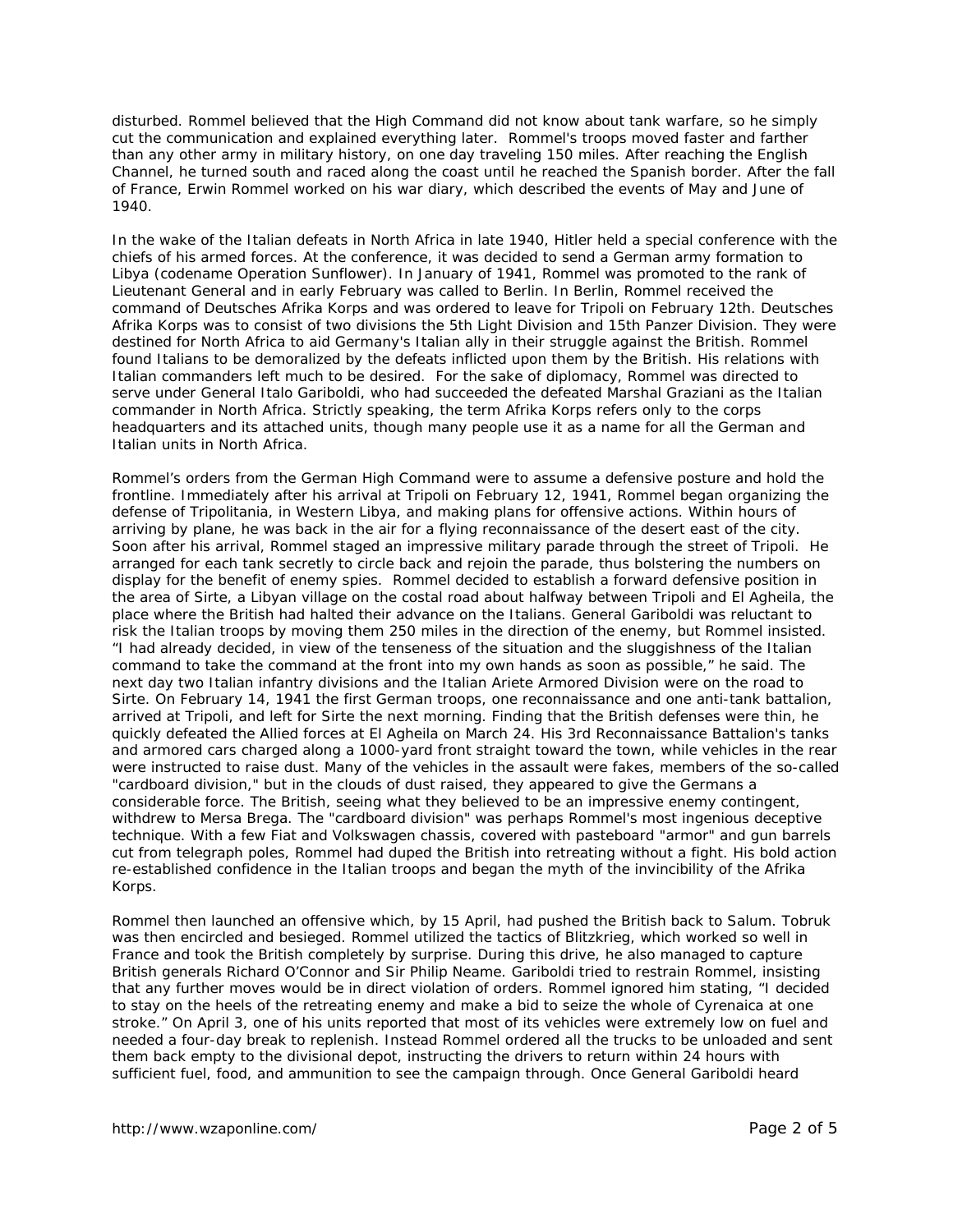about the order, he became furious and challenged Rommel again. "He wanted me to discontinue all action and undertake no further moves without his express authority," Rommel recalled. "I had no intention of allowing good opportunities to slip by unused. The conversation became somewhat heated." The relationship between Rommel and Italian senior leadership was contentious during the entire North Africa campaign.

On April 13th, the *Afrika Korps* captured *Bardia* and *Salum* and on April 15th, reached the Egyptian western border. Rommel's offensive forced the British and its allies to retreat to the safety of static defenses around *Tobruk*. Rommel's first attempt to break the *Tobruk's* defenses made on April 11th lasted until April 13th but failed. It was followed by a second unsuccessful attempt on April 30 that lasted until May 2nd of 1941. At that time, Rommel was nicknamed the "Desert Fox" by both his friends and enemies, because he constantly improvised and used tricks in order to outsmart his enemies. From mid-April to mid-June, the British launched small-scale offensives but were forced to retreat to defensive positions by the German use of 88mm *Flak*, anti-aircraft, guns deployed as antitank guns. Rommel deployed and dug in his 88mm *Flak* guns in the U-shaped formation. They were dug in so deep, that the barrel looked only 30 to 60cm over the ground level. Then a low tent was erected over the position of every gun and even with field glasses, it was impossible to distinguish them from sand dunes. Rommel sent his light tanks to fake an attack on the British positions. The British saw an easy prey and followed the Panzers who withdraw in the U-shape. Then, at point-blank range the *Flak* guns opened fire destroying the British tanks.

In June of 1941, both Allies and Axis ceased any offensive activities and strengthened their defensive positions. At the time, Erwin Rommel became very popular in the Arab world and was regarded as a "liberator" from the British rule. In Germany, the Minister of Propaganda, Joseph Goebbels, used Rommel's popularity among soldiers and civilians to create an image of an invincible *Volks Marschall*, People's Marshal. In mid August of 1941, *Afrika Korps*, now designated Panzer Group Africa, was re-organized and Erwin Rommel became the commander of all Axis (Africa Corps and five Italian divisions) troops in North Africa.

On November 18th, the British started their offensive codenamed "Crusader." The British attacked at the *Halfaya* Pass to relieve the encircled city of *Tobruk*. After British attacks on November 22nd and 23rd were stopped, Rommel counterattacked and drove into the British rear, relieving Axis forces at the *Halfaya* Pass. At the same time, the British reached the vicinity of *Tobruk* and on November 29th, broke through to *Tobruk*. By December 7th, *Afrika Korps* was forced to withdraw across *Cyrenaica* and on January 6th reached *El Agheila* in Libya. From January 2nd to 17th, Axis forces were defeated at *Halfaya* Pass, *Bardia*, and *Sollum*. In mid January, Erwin Rommel consolidated his forces and positions and decided to launch a new offensive when his force would be properly supplied and equipped.

In late January, Rommel ordered bundles of wood and bushes on long ropes to be attached to all the supply trucks and some Italian light tanks. The Italian light tanks drove in the first line, one after the other, behind them all the supply trucks. The attached bundles of wood and bushes made immense clouds of dust. For the British, it looked like the real full-scale attack. They not only withdrew, but also turned their delaying forces in the wrong direction. At the same time, Rommel attacked from the other direction with his German Panzer Division. The British were completely outwitted and defeated. Rommel launched his new offensive, recaptured *Benghazi*, and forced the British to retreat to the safety of *Gazala* line. In early February, both sides took defensive positions to consolidate their strength. On May 26, 1942, Rommel launched the next stage of his new offensive, after heavy fighting broke through the Gazala line, and threatened the city of *Tobruk*. Rommel captured *Tobruk* on June 21st and decided to continue advancing eastwards into Egypt and by June 30th reached the British defenses at *Marsa Matruh*. At the same time, Rommel was promoted to the rank of Field Marshal, the youngest German Field Marshal ever. He was fifty years old at the time of his promotion. Pursuing the retreating British, Rommel reached the defensive system at *El Alamein*, 96km west of Alexandria and 240km west of Cairo. At this point, Axis forces were completely exhausted with only 50 tanks and relied on captured supplies and equipment. From early July to late August, the British concentrated their efforts on destroying the remains of *Afrika Corps* but with little success. Rommel continued requesting equipment and supplies, but the main focus of the German war machine was on the Eastern Front in Russia and very limited supplies reached North Africa. On August 30th, Rommel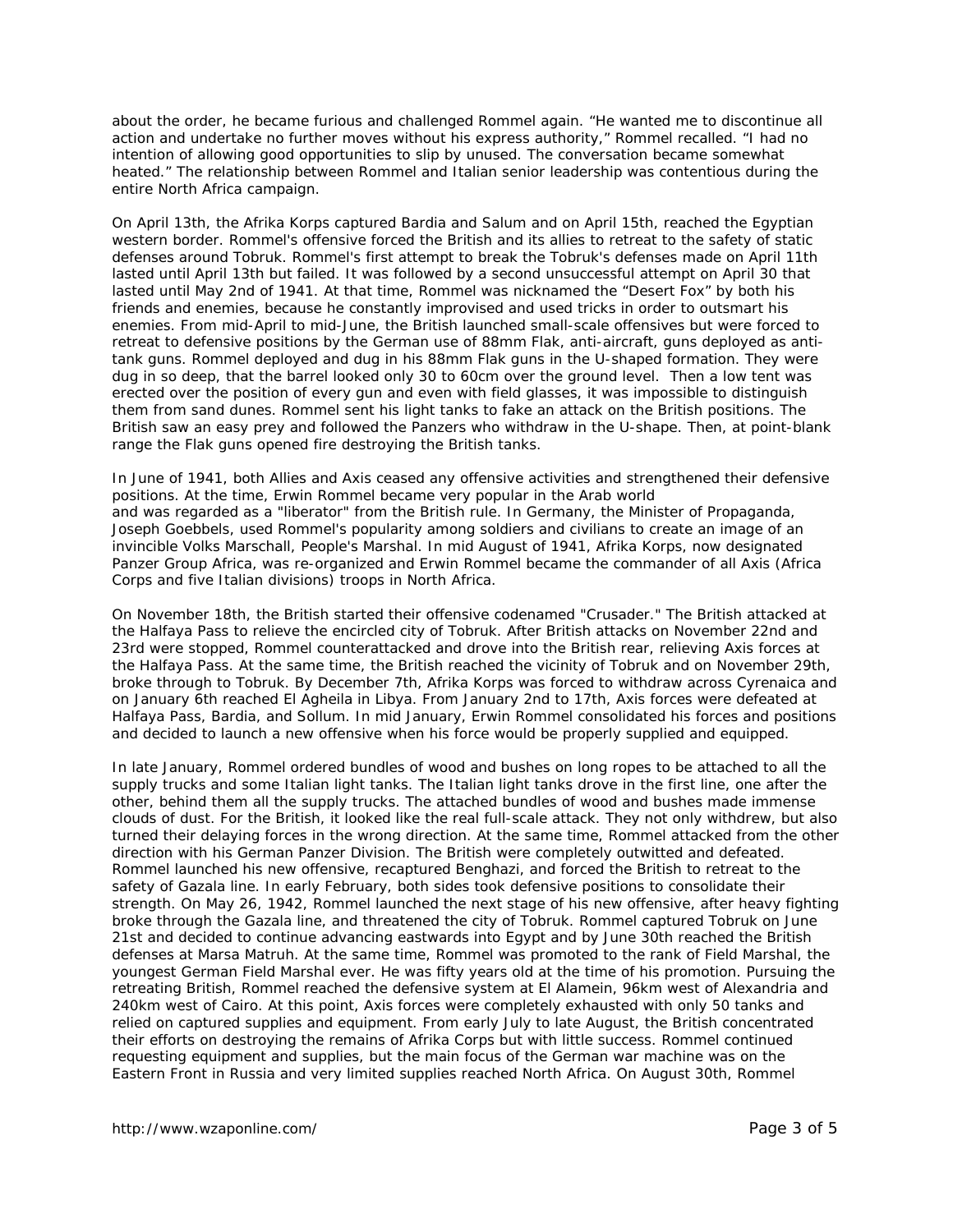launched another offensive directed in forcing the British to withdraw from their positions at *El Alamein*. He attacked the British rear at the ridge at *Alam Halfa*, but quickly ran out of supplies and Allied superiority forced him to withdraw to his previous defensive positions.

From September to October of 1942, there was another period when both Allies and Axis ceased any offensive activities and strengthened their defensive positions. Sick with diphtheria and in the need of convalescence, Rommel left for Germany. On October 23rd, the British launched their offensive directed in recapturing lost land and destroying the Axis forces in North Africa. Right after the start of the British offensive, Rommel was recalled to Africa and reached his headquarters on October 25th. The British, with total superiority, quickly defeated Axis forces at *El Alamein*, pushed back the outnumbered Axis forces, and on November 12th, recaptured *Tobruk*. To worsen the situation, on November 8th, an Anglo-American Invasion of North-West Africa, codenamed "Torch" began. The British continued their offensive and recaptured *Benghazi* on November 19th, followed by the recapture of *El Agheila* on December 17th. Erwin Rommel was unable to establish defensive positions or launch an offensive due to the lack of equipment and supplies and decided to retreat to the German bridgehead at *Tunis*. The British continued their pursuit of the "Desert Fox" and on January 23rd of 1943, captured the city of *Tripoli.* On February 19th, Rommel launched his last offensive in North Africa. On February 20th, he recaptured the Kasserine Pass but on February 22nd, his attack was stopped by the superiority of Allied forces.

On February 23rd, Rommel took command of the Army Group Africa. Soon after, Rommel handed over the command of the Army Group Africa to General von Arnim. On March 6th of 1943, Erwin Rommel flew back to Germany, to persuade Adolf Hitler about the hopelessness of the Axis situation in Africa. In reality, Rommel was recalled back to Germany, and was ordered to take sick leave. His pleas to return to Africa where turned down. On March 11, 1943, Hitler awarded Rommel the Knights Cross with Oak leaves, Swords and Diamonds. At the time, Erwin Rommel was physically and morally shaken and was a shadow of his past glory. Two months later, on May 13, 1943, the surrender of all Axis forces in North Africa, took place.

Rommel's fame in the desert rests on his success as a leader and his uncompromising belief that all prisoners of war should be well looked after and not abused. One story told at the time was that Italian troops took from British POWs' their watches and other valuables. When Rommel found out, he ordered that they be returned to their owners immediately. To many British 'Desert Rats', Rommel epitomized a gentleman's approach to war.

Rommel, the "Desert Fox," was a tactical genius. His personal leadership and ability to improvise on the battlefield with minimal resources were exemplary. Rommel established a pattern of success as a battalion commander in World War I by leading from the front, which

involved learning the battlefield, as well as directing and employing combat power from the front lines. In World War II, he fully developed and exploited his bold style of leadership. In combat, he displayed tactical understanding, initiative, presence, courage, luck, and unyielding energy. Rommel survived tremendous firefights, which all too often killed subordinate commanders and key members of his staff. His direct style of leadership provided him a feel for battle and the ability to make good decisions faster than his opponents. On the other hand, his actions often kept his staff and subordinate commanders unsynchronized in combat efforts. Often Rommel's practice of participating in the fight put the burden of initial planning and directing campaign operations on his beleaguered staff. His instinct for battle and leadership set him apart from his contemporaries and inspired the men under his command. Personal leadership on the battlefield and aggressive, even reckless initiative characterized his style. Occasionally, he made serious mistakes, but his audacity frequently turned them into successes. Rommel's leadership directly contributed to the success of the *Deutsches Afrika Korps* in 1941 and 1942. Had it not been for running out of supplies, Rommel may have captured all of North Africa.

During an interview for a World War II Magazine article, Hans Klein exemplifies the feeling most German soldiers in North Africa had for Rommel:

Next to my father, Erwin Rommel was the most important man that I have ever known. He was almost legendary to the soldiers who fought in Africa. We had a